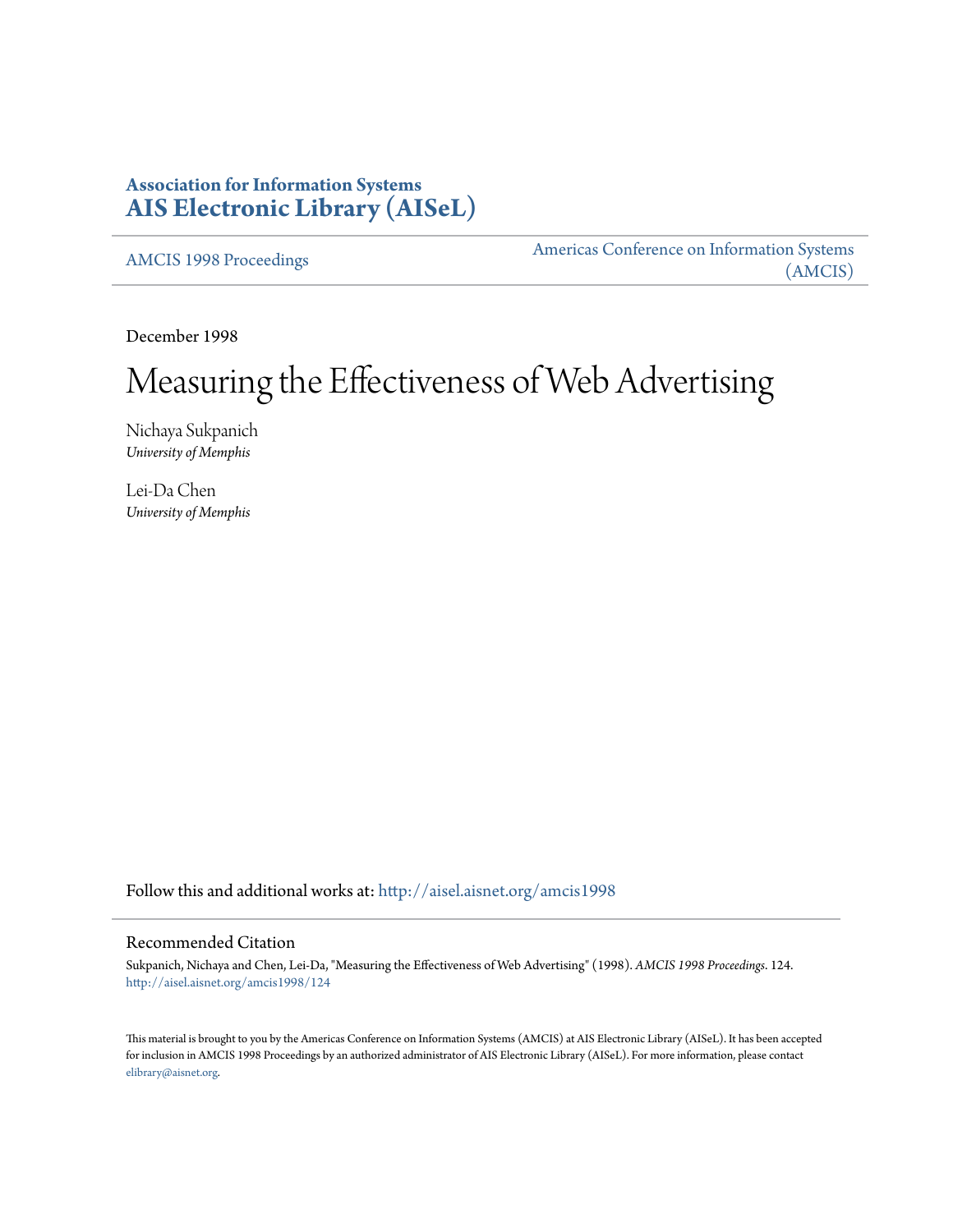# **Measuring the Effectiveness of Web Advertising**

# **Nichaya Sukpanich Lei-da Chen** Fogelman College of Business The University of Memphis

#### **Introduction**

The past few years have witnessed a rapid growth in the number of businesses engaged in electronic commerce, especially in the utilization of the Internet as a business tool. However, little is known about consumers' general attitudes toward this new medium. Much of the uncertainty comes from a lack of valid measurement of latent variables, such as "attitude", in the Internet context. While a great amount of literature on the Internet and the World Wide Web (WWW) has focused on the impact of advertising through this new medium, there is a relative dearth of basic research to explore methodological issues in assessing the effectiveness of advertising in the new medium. Thus this paper aims to develop a valid scale to appraise consumer's perceptions of advertising on the Internet and the WWW. Issues regarding the merit of measurement scales and the clarity of such scales to measure the impact of advertising in the WWW are also discussed.

It has been most common in advertising research to examine the effectiveness of the advertising by means of the attitude concept. The widely used Fishbein model and its variants (Fishbein 1967; Fishbein and Ajzen 1975) posit that the *cognitive structure toward the object* is the determinant of the *evaluation* of an object. Initially, Fishbein model (1967) focused upon attitudes towards a specific object. Subsequently, the model has been extended to explore how attitudes towards object determine *behavior* (Fishbein and Ajzen, 1975). This particular theory is called the theory of reasoned action (TRA). The theory postulates that a person's *intention to perform* a specific behavior based on one's attitude toward a particular object is the immediate determinant of *behavior*. Other variables may influence intentions and behavior only by influencing attitude construct.

The relationships among cognitive structure, evaluation, intention, and behavior as outlined in the theory have been demonstrated in various studies. Of most relevance to this study includes the previous use of the theory to predict various aspects of Web impact (e.g. Madox and Mehta 1997; and Briggs and Hollis 1997; and Ducoff 1996). Maddox and Mehta's (1997) studied the value of including a Web address in a traditional mass media advertisement. Briggs and Hollis (1997) focused on banner advertising on the Web and its impact on consumes' attitudes and behavioral response. Finally, Ducoff (1996) conducted a study on consumers' perceived value of advertising on the World Wide Web. The findings showed that there were a strong association between advertising value and attitude toward Web advertising.

In the study of Ducoff (1996), the construct of attitude toward Web advertising is measured by only one item scale: "How would you describe your overall attitude toward advertising on the World Wide Web?" However, most constructs, including attitude, by definition are too complicated to be assessed by a single item effectively (Peter 1979). Therefore, multi-item scales are more suitable and more recommended. Hence, the authors propose the following sub-constructs that reflect the attitude toward Web advertising.

#### **The Proposed Measurement Model**

Figure 1 depicts the proposed measurement model of the effectiveness of Web advertising. Using concepts from Fishbein model and the theory of reasoned action (TRA), the authors propose that the effectiveness of Web advertising should be measured based on three dimensions: *Awareness, Preference, and Intended Behavior*. This notion is also conformed to Lavidge and Steiner (1961)'s dimensions of the objectives of advertising which comprises cognitive, affective, and conative function. Web advertising's cognitive function refers to information and facts for the purpose of making consumers aware and knowledgeable about the sponsored brand. Web adver-tising's affective function generates liking and preference for the



sponsored brand- preference presumably refers to more favorable attitudes. Thus, affective function means persuasive of the advertising. Lastly, Web advertising's conative function is considered as a desire to buy the sponsored brand.

#### *Awareness (Cognitive)*

Awareness is a crucial measure of the overall attitude. The *awareness* of the Internet advertisement can be partially measured by asking the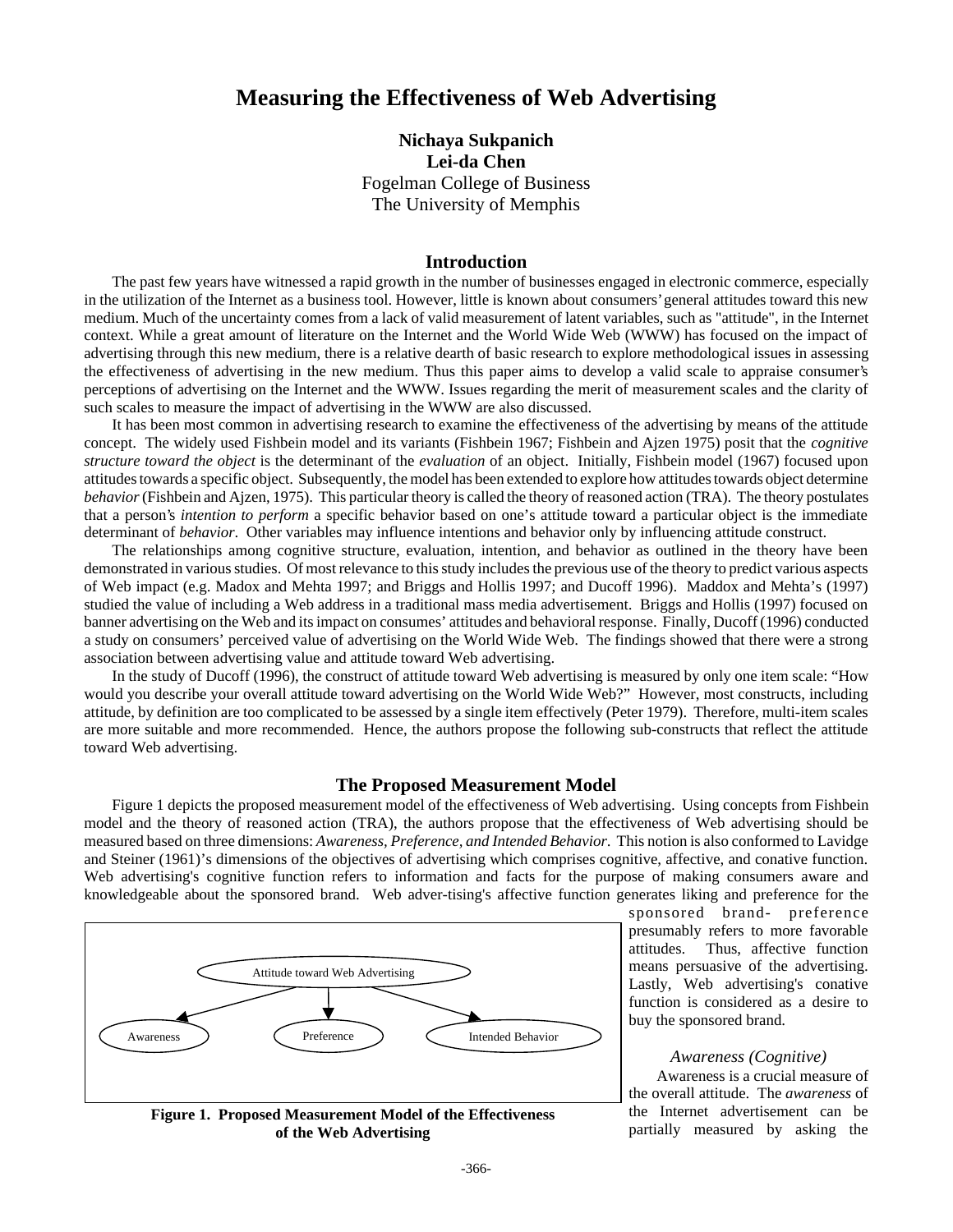respondents whether they have ever noticed any advertisement on the Internet. However, the result from this direct approach is not sufficient to determine the degree of awareness, thus it is not able to produce a complete awareness score for the respondent. *Memory* is defined as the retention of the information over a period of time, and it is closely correlated with brand/product awareness. Previous research has used memory in the same domain with awareness (Moriarty, 1996); therefore, it would be valid to measure the retention of the information in order to detect the missing part of the awareness score. Led by this reasoning, the authors included items that measure the degree to which Internet advertisements are recalled by the respondent in the questionnaire.

## *Preference (Affective)*

The versatility of the Internet allows businesses to convey messages to the viewers in different forms to achieve the visual and audio effectiveness that other advertising mediums offer. It also allows organizations to attend to their audiences' needs and respond to what they want to know and not what you want to tell them in a timely manner (Hoke, Ray, and Galenskas 1997). Therefore, it is agreed that the Internet, as an advertising medium, offers some apparent advantages over the traditional mediums (e.g. newspaper, magazines, radio, and TV). A comparison of the Internet with the traditional medium is useful in determining the degree of users' preference of the Web advertisements.

Characterized by the ease and low cost of establishment, the Internet has provided essentially equal access opportunity for all business players, regardless of their size. At the same time, the credibility of the information distributed over the Internet is seriously questioned (Maignan and Lukas, 1997). The incredibility of the information on the Internet is believed to discourage consumers' preference of the medium; therefore, it would be an important measure of consumers' preference of the Internet.

#### *Intended Behavior (Conative)*

Viewers' actions towards the advertisement are the ultimate concerns of the organization. The three potential actions are identified: learning, information dissemination, and buying. As a source of information, the Internet facilitates social learning (Hoffman and Novak 1996). The *ongoing learning experience* can be defined as a set of activities involving the gathering of information independently of specific purchase needs or decisions (Bloch, Sherrell, and Ridgway, 1986). Learning more about a product is considered an important action after seeing an advertisement because it expresses consumers' interest towards the product, which might lead to purchase. *Information dissemination* refers to the situation in which the viewer tells or recommends others about the product from the advertisement. *Buying* is the action that brings the sales to the organization, and it is a direct measure of the effectiveness of the advertisement. Studying how Internet advertisements stimulate these potential actions provides great insights about consumers' general attitude toward this new medium.

## **Methodology**

A literature review in the discipline of marketing and MIS was conducted to ensure the comprehensiveness of the list of the items used in measuring the three constructs. Based on the review and the researchers' interpretation of them in the Internet context, 15 items were generated. Pretest was conducted to ensure the content validity of the research items. The list of items was incorporated into a preliminary questionnaire, which was distributed to a number of academics and practitioners in the field for review. The respondents were asked to rate the relevance of the items to the measured constructs. Comments were obtained on the writing and suitability of the items, as well as the need to add, delete, or modify items. The questionnaire was refined and finalized based on the results from the pretest. The final version consisted of 10 research items. Questionnaires including the ten research items were distributed among undergraduate and graduate students with a wide range of demographic characteristics. Among all the returned questionnaires, eighty-four were found to be useable.

## **Analysis and Results**

Confirmatory Factor Analysis was used to examine the validity of 10 items and the 3 underlying dimensions of the effectiveness of web advertising. To perform a confirmatory analysis to evaluate the scale of the effectiveness of web advertising, a tentative test model was adopted to delineate an effectiveness of web advertising model. It had 3 dimensions: awareness (3 items), preference (4 items), and action (3 items). These scales were subjected to a confirmatory factor analysis. Table 1 summarizes the correlation matrix of the 10 research items.

Using a correlation matrix as input, the initial test of the measurement model produced strong measures of fit between the data and the proposed measurement model (Chi-square = 22.21, df = 32, p = 0.90, GFI = 0.95, NFI = 0.94). However, the Lamda-X result showed that item A1 has a relatively low loading on the Awareness construct (Lamda-X =  $0.43$ , p =  $0.11$ ), and the item produces higher Modification Index for Theta-Delta compared with other items. Hence, another confirmatory factor analysis was undertaken by discarding item A1 to further refine the scale of the effectiveness of web advertising.